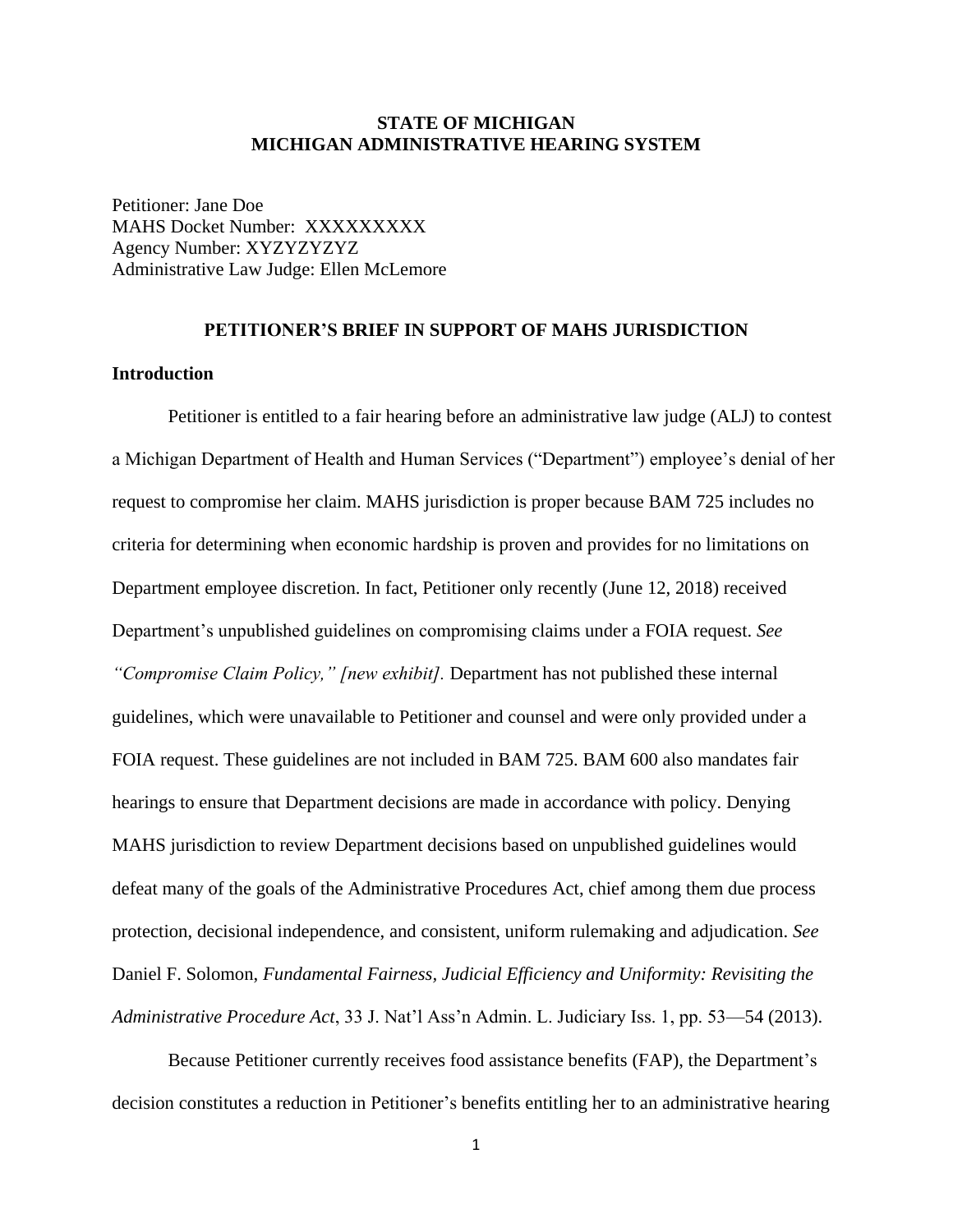per BAM 600. The Delegation of Authority<sup>1</sup> also gives MAHS broad jurisdiction to issue proposals for recommendation, providing that such jurisdiction is not limited to any particular cases. MAHS jurisdiction is also essential to ensuring that M.C.L. 400.43a is applied in a manner consistent with federal statutes and regulates, as mandated by the statutory language.

#### **Procedural History**

 $\overline{a}$ 

Petitioner had a hearing before ALJ Lynn Ferris on October 23, 2017. The ALJ ordered that 1) the restitution debt owed by Petitioner to Department was not discharged in bankruptcy and that the Department could continue to recoup the debt, 2) the Department failed to satisfy its burden of showing that it acted in accordance with Department policy regarding whether the FIP overissuance should be considered uncollectible and written-off, and was ordered to determine the applicability of write-off provisions in Department policy to Petitioner's FIP overissuance, and 3) Petitioner's claim that the Department is required to compromise her FAP overissuance was not ripe for review.

Petitioner appealed the ALJ decision on issues 2 and 3. As to issue 2, she argued that since the ALJ determined that the Department did not meet its burden in proving that it acted in accordance with Department policy, the Department should have been ordered to write-off the FIP debt. As to issue 3, Petitioner argued that the Department should be ordered to make a determination on her request for a FAP overissuance hardship waiver, or should be ordered to write-off the debt in whole or in part.

On February 18, 2018, the Circuit Court for the Third Judicial Circuit, Wayne County, considered oral argument. During argument, the Department advised the Court that it had

<sup>&</sup>lt;sup>1</sup> The Delegation of Authority is Section 120 of the MAHS Administrative Hearing Pamphlet. It gives MAHS authority to make final decisions in certain cases and issue proposals for recommended decisions in all others. It may be accessed at:

[https://www.michigan.gov/documents/mdch/ADMN\\_HEARING\\_PAMPHLET\\_MARCH\\_2008\\_227657\\_7.pdf](https://www.michigan.gov/documents/mdch/ADMN_HEARING_PAMPHLET_MARCH_2008_227657_7.pdf)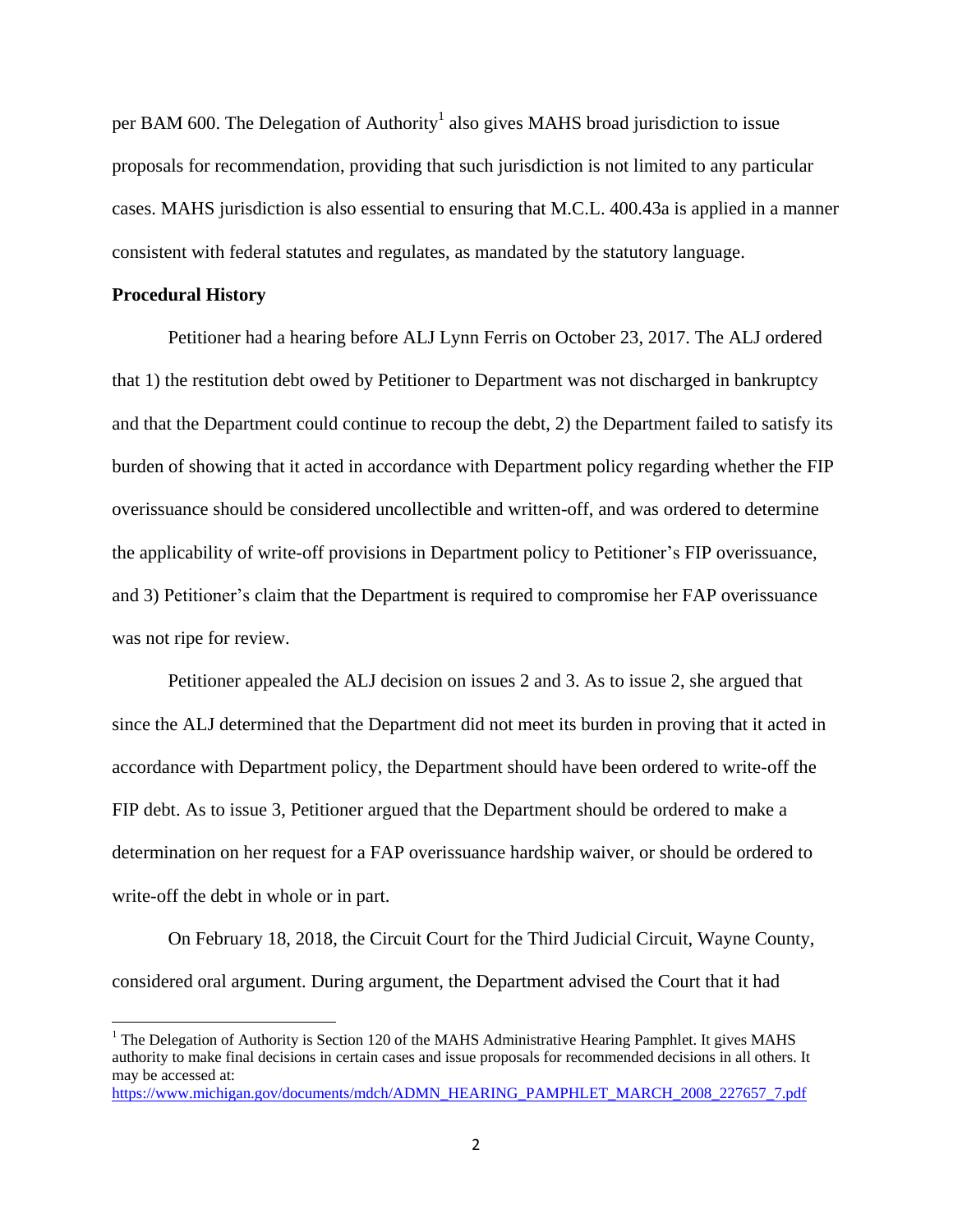complied with the administrative hearing decision and, in a letter dated November 2, 2017, the Department addressed Petitioner's request to write-off the FIP debt and compromise the FAP debt. In that letter from DHHS, the request to compromise the FAP debt was denied.

On March 8, 2018, the Hon. Annette J. Berry of the Circuit Court issued an Order on Claim of Appeal. The Order affirmed the ALJ's hearing decision as to issue 1, holding that the Department had a continuing right to recoup FIP and FAP restitution debts because no discharge of the court-ordered restitution debt occurred in Petitioner's bankruptcy proceedings. The Circuit Court also affirmed the ALJ's hearing decision as to issues 2 and 3; additionally, the Circuit Court remanded the question of whether the FAP overissuance should be compromised to MAHS for a hearing with submission of additional evidence and the taking of testimony.

ALJ McLemore advised both parties by Order of Adjournment that the prehearing conference would be held to address whether the language in BAM 725 regarding FAP compromised claims precludes MAHS from having jurisdiction over the matter. On May 2, 2018, a telephone pre-hearing conference was held before ALJ McLemore. Both parties made arguments as to MAHS's authority under BAM 725 to decide the matter of whether Petitioner's FAP overissuance can be compromised. The Department raised an additional jurisdictional argument: that MAHS does not have authority to hear either issue on remand, as the Wayne County Circuit Court (in a separate criminal matter) had issued an order of restitution against Petitioner related to the FIP and FAP overissuances. *See Prehearing Decision*, p. 2.

Because Petitioner was not advised prior to the pre-hearing conference that additional jurisdictional arguments would be raised, Petitioner was not provided adequate opportunity to respond. *Id.* For this reason, all contested jurisdictional issues were rescheduled for argument at the fair hearing.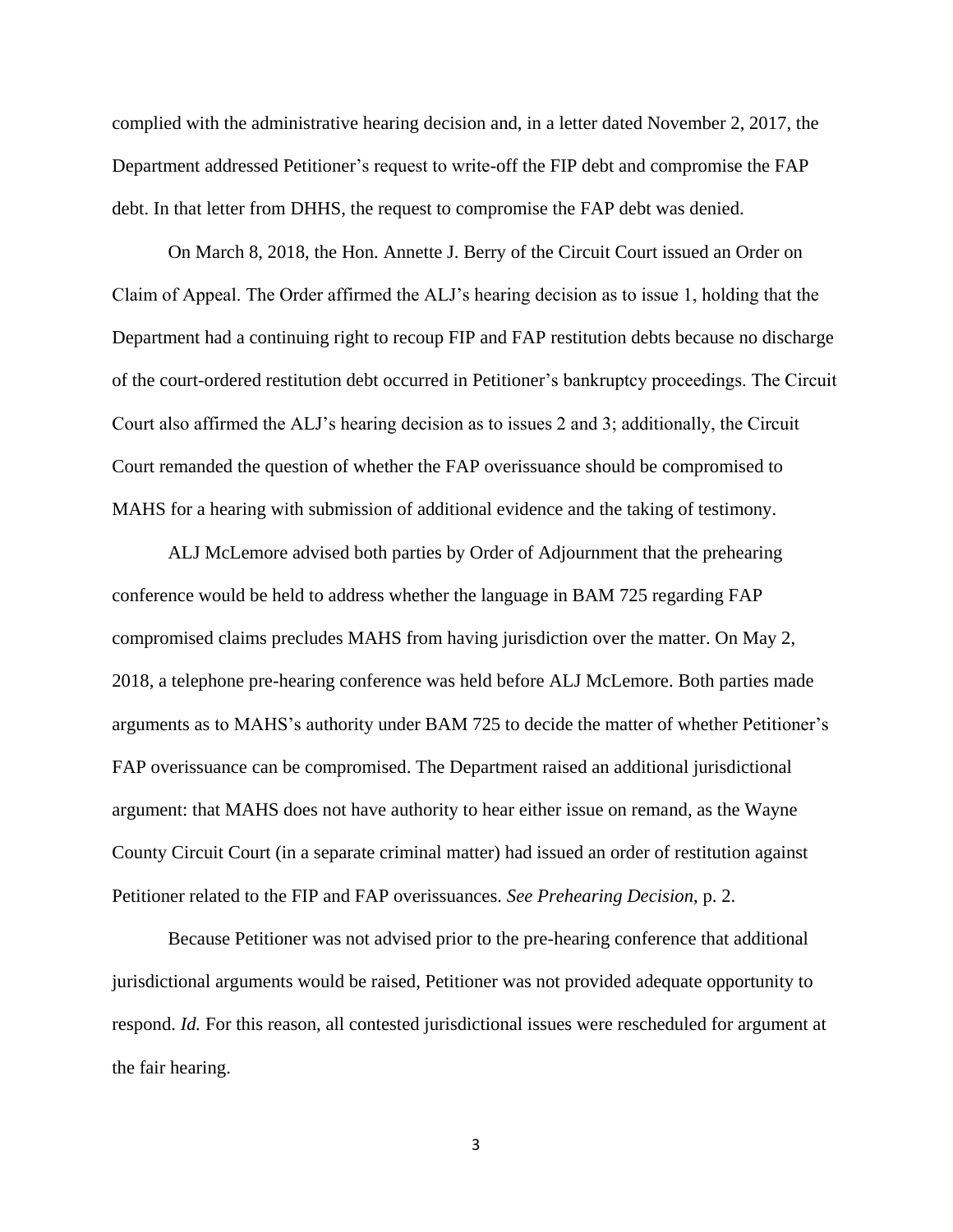#### **Argument**

The Department's assertion of unfettered "final authorization" on compromising claims is inconsistent with express legislative goals in enacting the Administrative Procedures Act. Department ostensibly made the decision to deny Petitioner's request based on unpublished internal guidelines. *See Compromise Policy [new exhibit].* These guidelines were only made available to Petitioner and counsel under a FOIA request. These guidelines are not published in the BAM 725. Due process is not ensured where Department makes final, non-reviewable decisions based on clandestine guidelines unavailable to public benefits claimants, their attorneys, and administrative law judges. Department's position contravenes BAM 600, which provides for fair hearings to ensure Departmental compliance with policy. MAHS jurisdiction is essential to protecting due process, preserving administrative records on appeal, and promoting uniformity in policymaking and procedures.

MAHS has jurisdiction over hearings pertaining to current FAP benefit levels, per BAM 600. The Department's decision to deny Petitioner's request for a compromised claim has a tangible impact on her benefit levels. That MAHS's jurisdiction is to be liberally applied is clear from the Delegation of Authority, which states that MAHS's authority to issue proposals for final decisions is "not limited" to cases arising under any particular statute. Furthermore, BAM 725 cannot be read to give final authorization to a Department employee because such an interpretation would be inconsistent with federal statutes and regulations.

## **I. MAHS has jurisdiction because BAM 600 provides that Department decisions must be reviewed for accordance with policy, and Department's internal, unpublished procedure on compromising claims frustrates the chief legislative goals in enacting the APA, such as due process protection, preservation of the administrative record, and uniformity in procedure and decision making**

Department made its decision to reject Petitioner's request according to unpublished

internal guidelines that were unavailable for Petitioner's case preparation, arguments in previous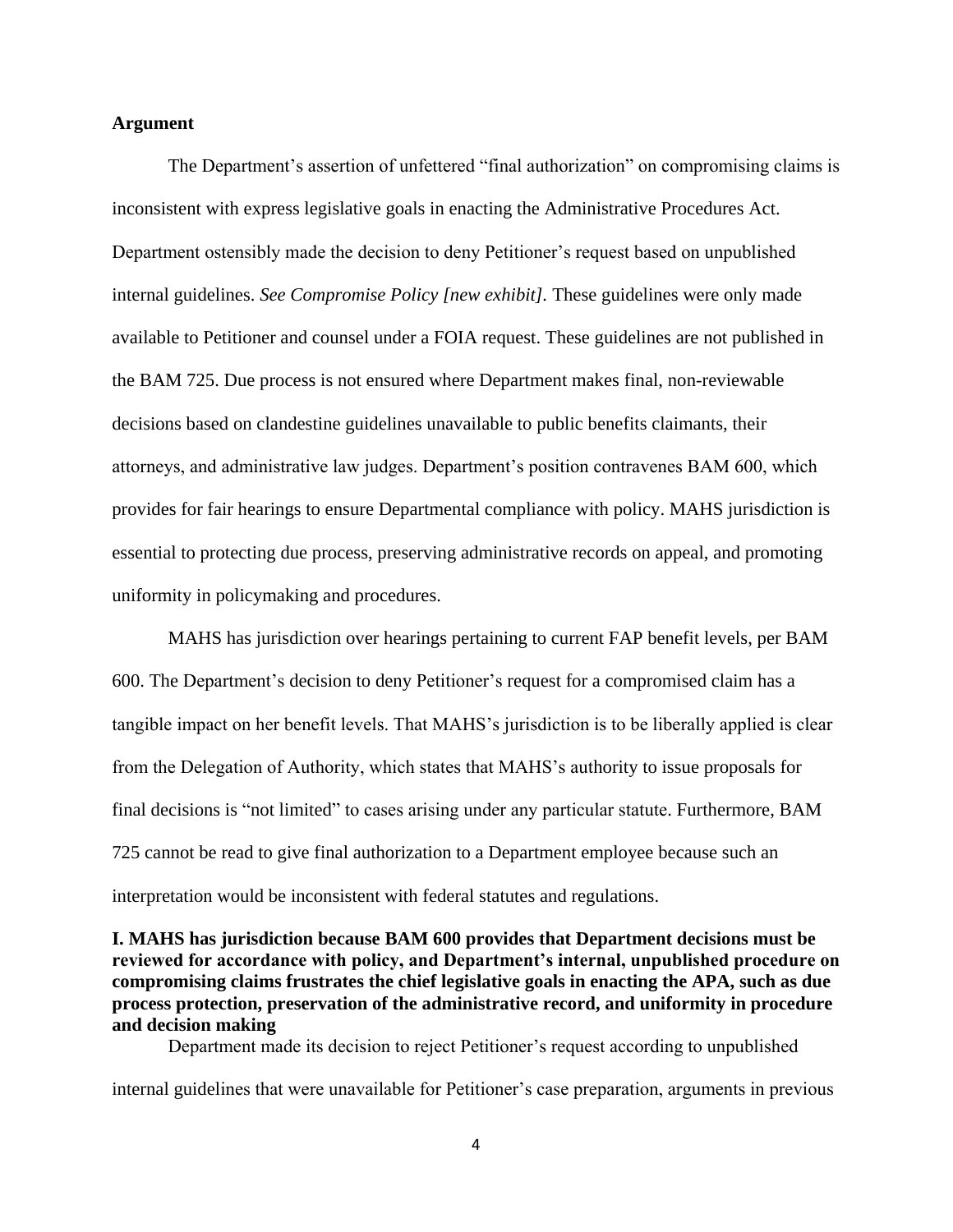hearings, and ALJ review. Petitioner's counsel just recently received a copy of Department's compromise claim policy pursuant to a FOIA request. Petitioner's case has been has been argued before an ALJ and in circuit court; nevertheless, it took years and a FOIA request to unearth Department's procedure for compromising claims. Since Department has a procedure for evaluating requests to compromise claims, that procedure—and Department decisions resulting therefrom—should be reviewable by an administrative law judge. This much is stated in BAM 600, which provides that "[t]he department provides an administrative hearing to review the decision and determine its appropriateness in accordance to policy. This item includes procedures to meet the minimum requirements for a fair hearing." *See BAM 600, page 1.* Department's assertion that MAHS lacks jurisdiction contravenes the language in BAM 600, which provides for fair administrative hearings to ensure that Department decisions are, at a minimum, made in accordance with Department policy. This cannot be ensured where Department keeps its policy hidden from public view, as is the case here.

Department's unpublished procedure is conducive to the sort of arbitrary decision making that the legislature intended to prevent in enacting the APA. Prior to the Administrative Procedures Act and the enactment of similar statutes across the States, hearing examiners were "in a dependent status with the agency employing them," and many complaints "were voiced against this system alleging that hearing examiners were "mere tools of the Agency."" *See* Hon. D. Randall Frye, *Statement of the Association of Administrative Law Judges*, 27 June 2012, pages 1—2. Before the APA, agency employees themselves were commonly empowered to hear and issue rulings in administrative hearings. Congress intended to change the administrative adjudication process in passing the APA in order "to ensure that the American people were protected from arbitrary decision making by government bureaucrats." Hon. D. Randall Frye*,*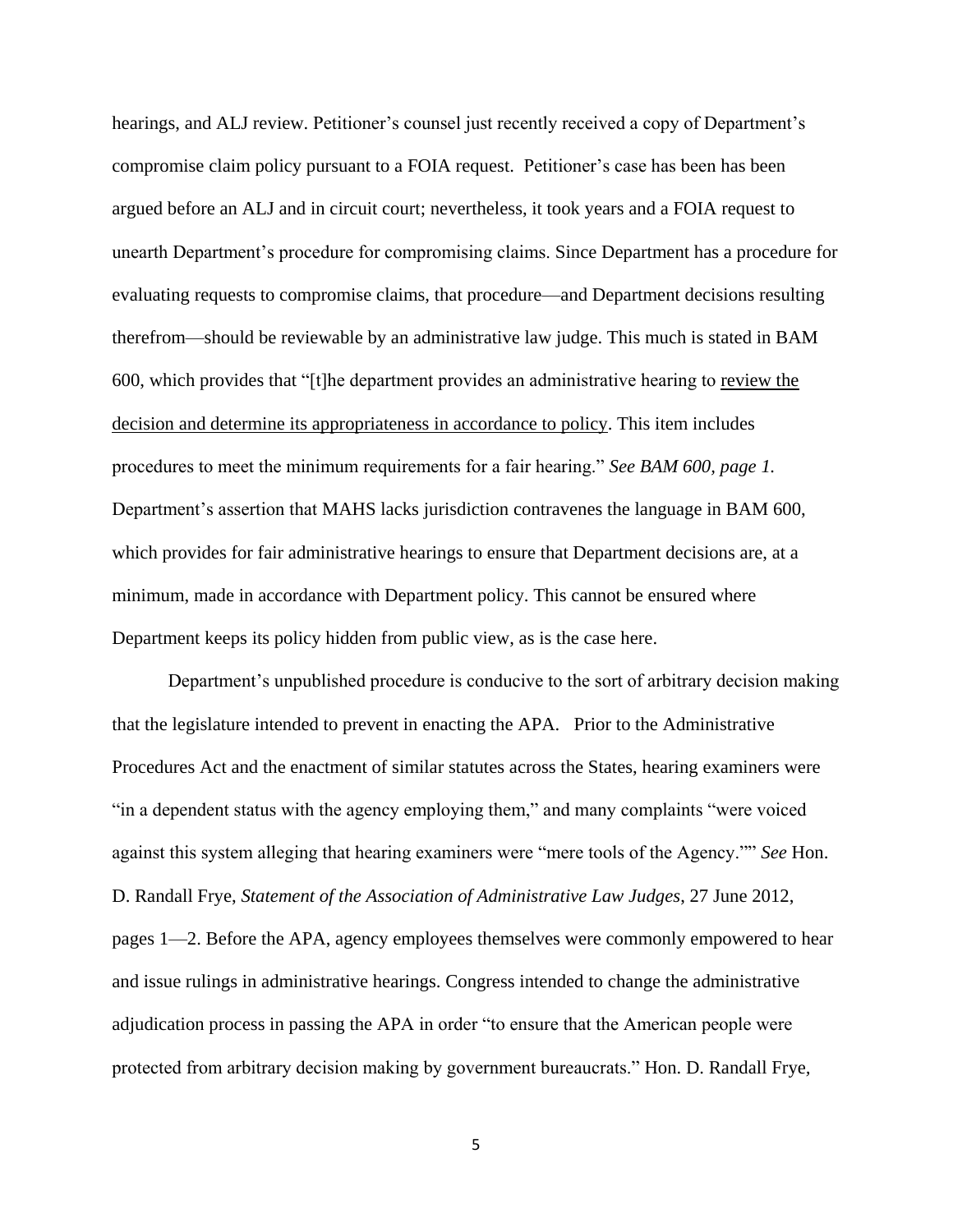*Statement of the Association of Administrative Law Judges,* 27 June 2012, pages 1—2. MAHS jurisdiction is necessary to prevent Department's arbitrary refusal to compromise claims.

Department's internal procedure and the lack of administrative oversight on its decisions warrant MAHS jurisdiction in light of the important purposes of the Administrative Procedures Act; namely, protecting due process by ensuring adequate notice, promoting uniformity in procedure, rulemaking, and adjudication, and preservation of a record at the administrative level in case of appeal. *See* Daniel F. Solomon, *Fundamental Fairness, Judicial Efficiency and Uniformity: Revisiting the Administrative Procedure Act*, 33 J. Nat'l Ass'n Admin. L. Judiciary Iss. 1, pp. 53—54 (2013); Hon. D. Randall Frye, *Statement of the Association of Administrative Law Judges*, 27 June 2012, pages 1—2.

Providing fair administrative hearings is essential to due process, particularly when the termination or restriction of benefits is involved and the claimant is indigent. *See Goldberg v. Kelly,* 397 U.S. 254 (Sup.Ct. 1970). Due process protection requires compliance with the above mentioned language in BAM 600; otherwise, Department need not ever prove that its own decisions were made in accordance with its policy on compromising claims. Due process also requires that a hearing officer be unbiased; "[t]he hearing officer should not be under the supervision of a person who is responsible for prosecuting or developing the Department's case." In this case, the same agency officials responsible for collecting the debt are alleged to have final authority over compromising these debts. Department also asserts the legitimacy of an internal, secret procedure for evaluating compromise claim requests. Granting final authorization on compromise claim requests to an agency employee without any oversight or tribunal jurisdiction to review the determination violates due process principles. This is especially problematic in the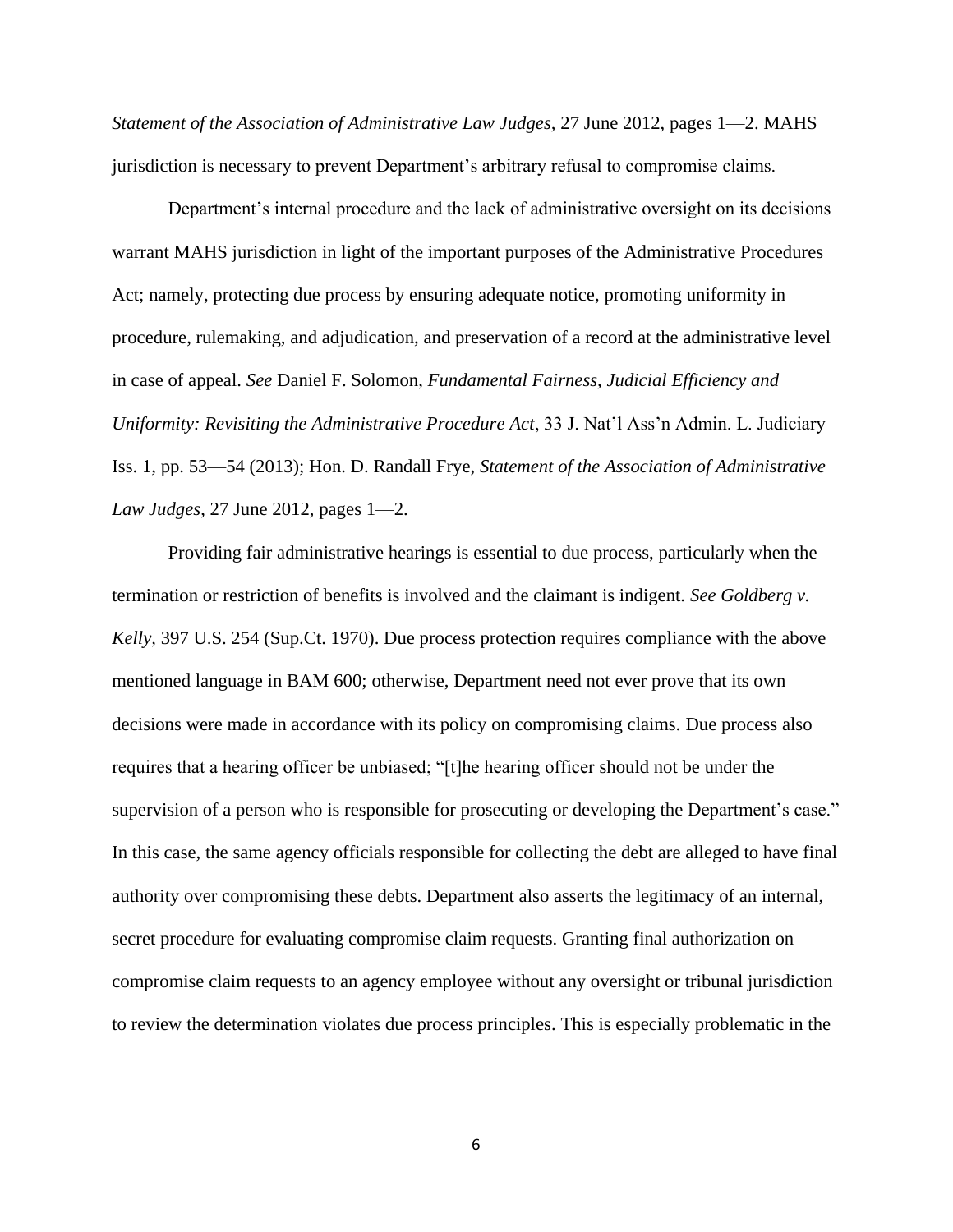case at bar, where Department denied Petitioner's request based on unpublished, unavailable procedural guidelines.

Due process also requires adequate notice, which is itself integral to the right to a fair hearing. *Bliek v. Palmer,* 102 F.3d 1472, 1475 (8th Cir. 1997). Adequate notice is that which is "reasonably calculated, under all the circumstances, to apprise interested parties of the pendency of the action and afford them an opportunity to present their objections." *Id.* Without MAHS jurisdiction, Department is free to send Petitioner inadequate notice—or even no notice—of an agency employee's determination not to compromise the claim*.* Petitioner neither had notice of nor access to Department's procedural guidelines for compromising claims.

Department may have sent Petitioner inadequate notice for the same reasons observed in *Bliek.* In *Bliek*, plaintiffs sought injunctive and declaratory relief pursuant to 42 U.S.C. § 1983, contending that defendants violated plaintiffs' due process rights by failing to notify them of the state's discretionary authority to settle, adjust, compromise, or deny claims arising out of overissuances of food stamps due solely to agency error. *Id.* at 1473. Because the letter "[gave] the impression to the plaintiffs who have no discretionary funds (which, given the low-income status of the class members, is likely a common situation) that they have no alternative but to agree to reduce their future allotment of food stamps," the court agreed that defendant's Repayment Agreement demand letter provided plaintiffs inadequate notice in violation of their constitutional right to due process. *Id.* at 1476.

Just as in *Bliek*, Petitioner was never informed of the state's discretionary authority to compromise or terminate claims. Petitioner was also never informed of Department's internal guidelines for evaluating compromise claim requests prior to a recent FOIA request. Instead, Petitioner was given an Intentional Program Violation Repayment Agreement and pressured to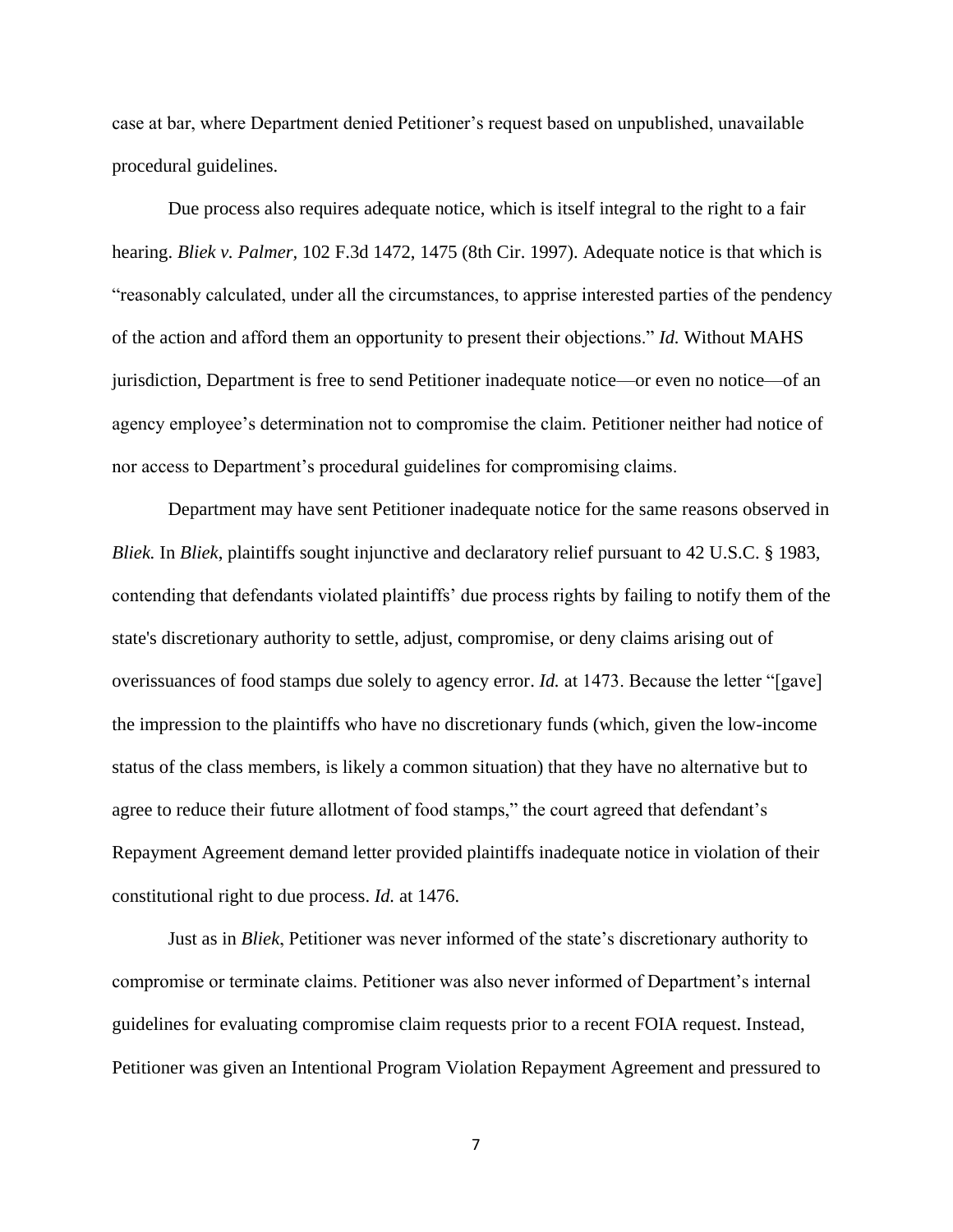sign it. *See IPV Repayment Agreement, Hearing Packet p. 20.* No notice of the Department's discretionary authority to compromise the claim was provided to Petitioner prior to signing the agreement. Just like the inadequate notice given in *Bliek*, the Department's notice to Petitioner was not reasonably calculated to afford Petitioner an opportunity to state her objections to the state's proposed actions. *Id.*

MAHS jurisdiction is also necessary to promote uniformity in procedure, rulemaking, and adjudication. Uniform application of procedure and consistent adjudication are impossible where Department can keep its own procedures shielded from Petitioner and the public. MAHS jurisdiction ensures that the correct agency employees vested with appropriate authority make reasonable, fair, and legal decisions based on statutes, regulations, and procedure. Since BAM 725 provides no criteria for assessing economic hardship and does not include Department's internal procedure, MAHS jurisdiction is necessary to ensure uniform application of Department procedure on compromising claims. Neither Michigan law nor the BAM says that clients are not entitled to a fair hearing regarding denials of requests to compromise claims. If the Michigan legislature intended to preclude fair hearings in these cases, they could and would have said so in MCL 400.43a or in the administrative regulations. MAHS jurisdiction is essential to maintaining the consistency of Department procedures and checking for abuse of discretion.

Furthermore, MAHS jurisdiction ensures that a reasonably complete administrative record will be available in case of appeal, which protects due process rights. Administrative agency decisions may be overturned by a court of law if it was "in violation of the constitution or a statute" or "if it was affected by other substantial material error of law." MSA § 3.560(208), MCL § 24.306; *THM, LTD v. Commissioner of Insurance,* 176 Mich.App. 772, 777 (1989). The norm is for judicial review based solely on the record before the agency. *See* Daniel F. Solomon,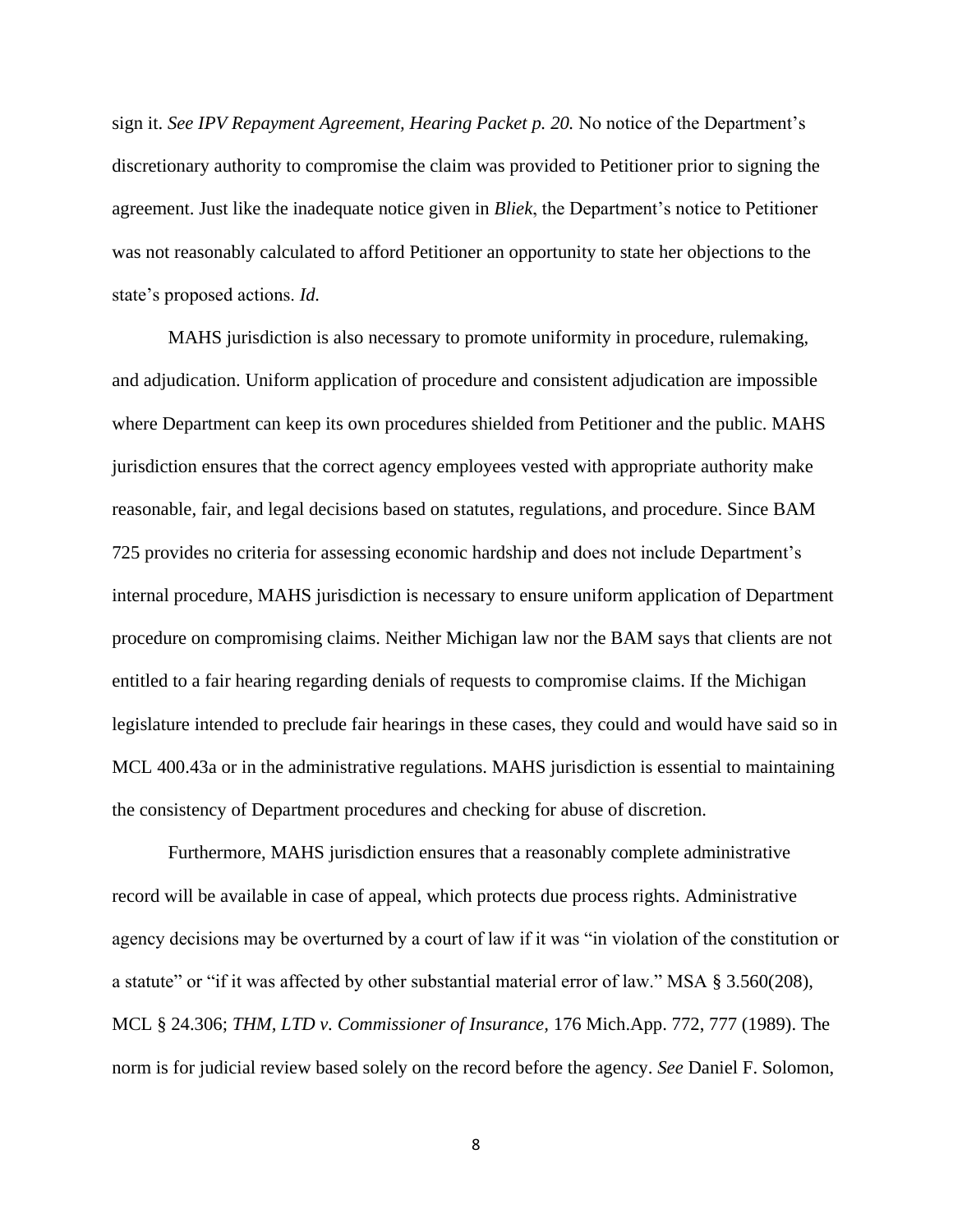*Fundamental Fairness, Judicial Efficiency and Uniformity: Revisiting the Administrative Procedure Act*, 33 J. Nat'l Ass'n Admin. L. Judiciary Iss. 1, p. 117, FN 215 (2013). In order to uphold the administrative decision, the court must find "evidence that a reasonable mind would find sufficient to support the decision." *Quality Clinical Laboratories, Inc. v. Dept. of Social Services,* 141 Mich.App. 597, 599 (1985).

It is important to note that the Department's policy for compromising claims was only revealed after a FOIA request. Therefore, it is only now that the procedure used by Department is included in the administrative record. The administrative record cannot be complete where Department is free to hide its procedure for making final, non-reviewable determinations. Without MAHS jurisdiction, the Department is free to make decisions on compromising claims without developing any administrative record at all. Under the APA: "[I]t is the role of the agency to resolve factual issues to arrive at a decision *that is supported by the administrative record*, whereas the function of the district court is to determine whether or not as a matter of law the evidence in the administrative record permitted the agency to make the decision it did." *Sierra Club v. Jackson*, 833 F.Supp.2d 11, 18 (D.D.C. 2012). Without a fair hearing, the administrative record cannot be developed sufficiently for circuit or district courts to determine whether the administrative record permitted the agency decision. Without MAHS jurisdiction, Department need not develop any administrative record at all, which is problematic at both administrative and judicial tribunals.

## **II. MAHS has jurisdiction because BAM 600 otherwise provides for a fair hearing in Petitioner's case**

As discussed in part I of the argument, BAM 600 mandates administrative hearings to review Department decisions and ensure their accordance with Department policy, making MAHS jurisdiction especially necessary where Department's policy has so far been unavailable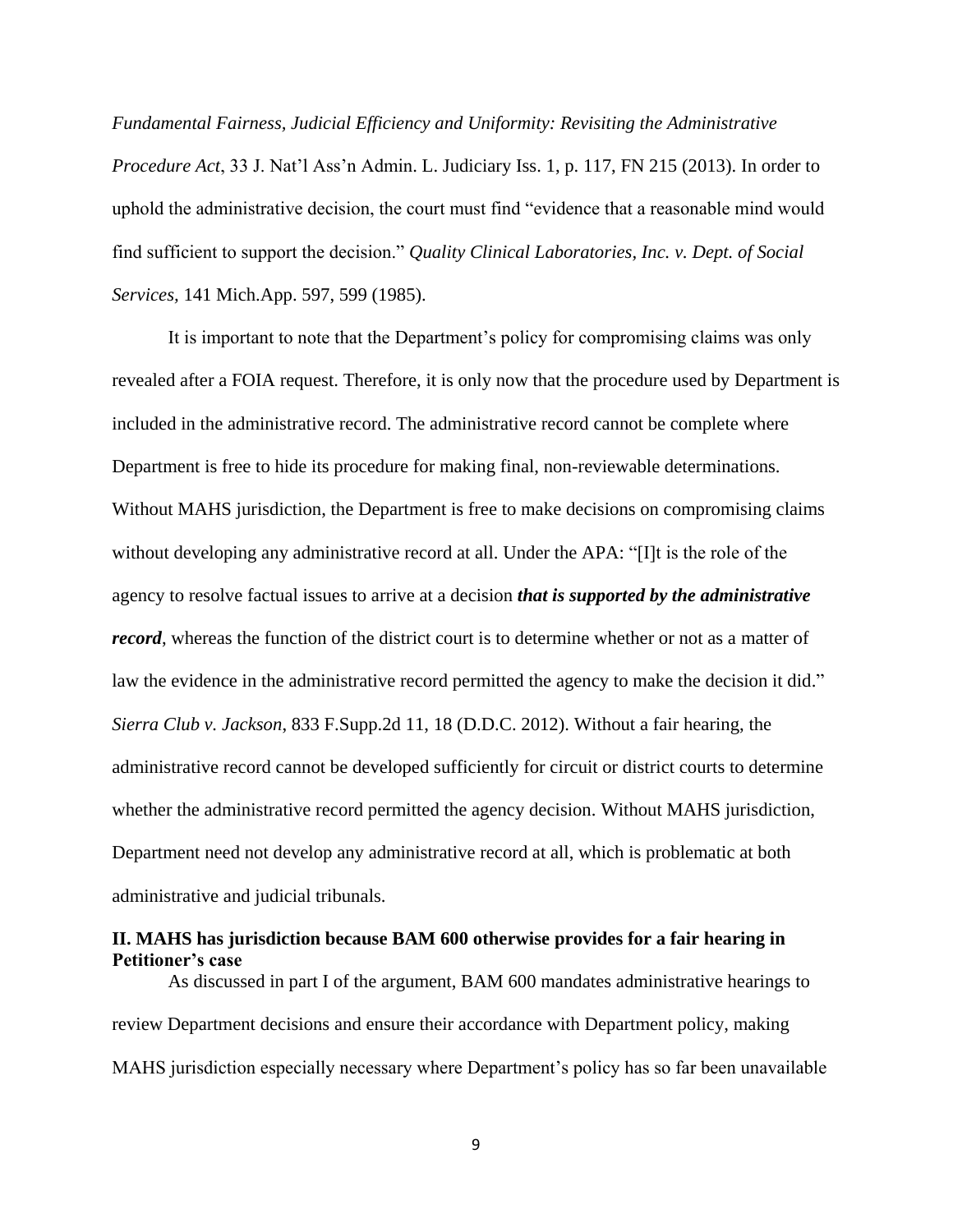to Petitioner and MAHS. *See BAM 600*. In addition, BAM 600 gives all clients the right to contest a department decision affecting eligibility or benefit levels. *See* BAM 600, April 1, 2018, p.1. The same manual provides that MAHS may grant hearings about a claimant's current level of FAP benefits and reductions in the amount of program benefits. *See* BAM 600, April 1, 2018, p. 5. Restrictions under which benefits or services are offered also warrant a hearing before an administrative law judge. *Id.* 

Petitioner is currently receiving food assistance benefits from Department, which, as of July 31, 2017, is seeking to recoup \$8380.00 from her for FAP overpayments. *See Bridges Claims, Hearing Packet, p. 30.* Department is recouping 20% of Petitioner's monthly FAP benefits (totaling about \$70.00 per month). This amounts to a reduction in benefit levels; Petitioner is not entitled to retain and spend her issued FAP benefits because of her recoupment obligations. The recoupment schedule may also be considered a "restriction" under which current FAP benefits are issued to Petitioner. The restrictive nature of the restitution obligations is clear given that, when the debt was originally assigned to Petitioner, she was disqualified from benefits for one year. *See Disqualification Consent Agreement, Hearing Packet, p.22.*

For these reasons, BAM 725 is not the only relevant authority, and it is not controlling in the case at bar. As BAM 600 indicates, MAHS has the authority to grant a hearing where a food assistance claimant contests her benefit levels or restrictions under which benefits are offered; this is at the heart of Petitioner's request for a compromised claim, as she urgently needs these benefits to take care of her disabled daughter.

## **III. MAHS has jurisdiction because it has been delegated unlimited authority to issue proposals for final decisions**

Besides BAM 600, MAHS jurisdiction is supported by Section 120 ("Delegation of Authority") of the Administrative Hearing Pamphlet, because this section indicates that MAHS's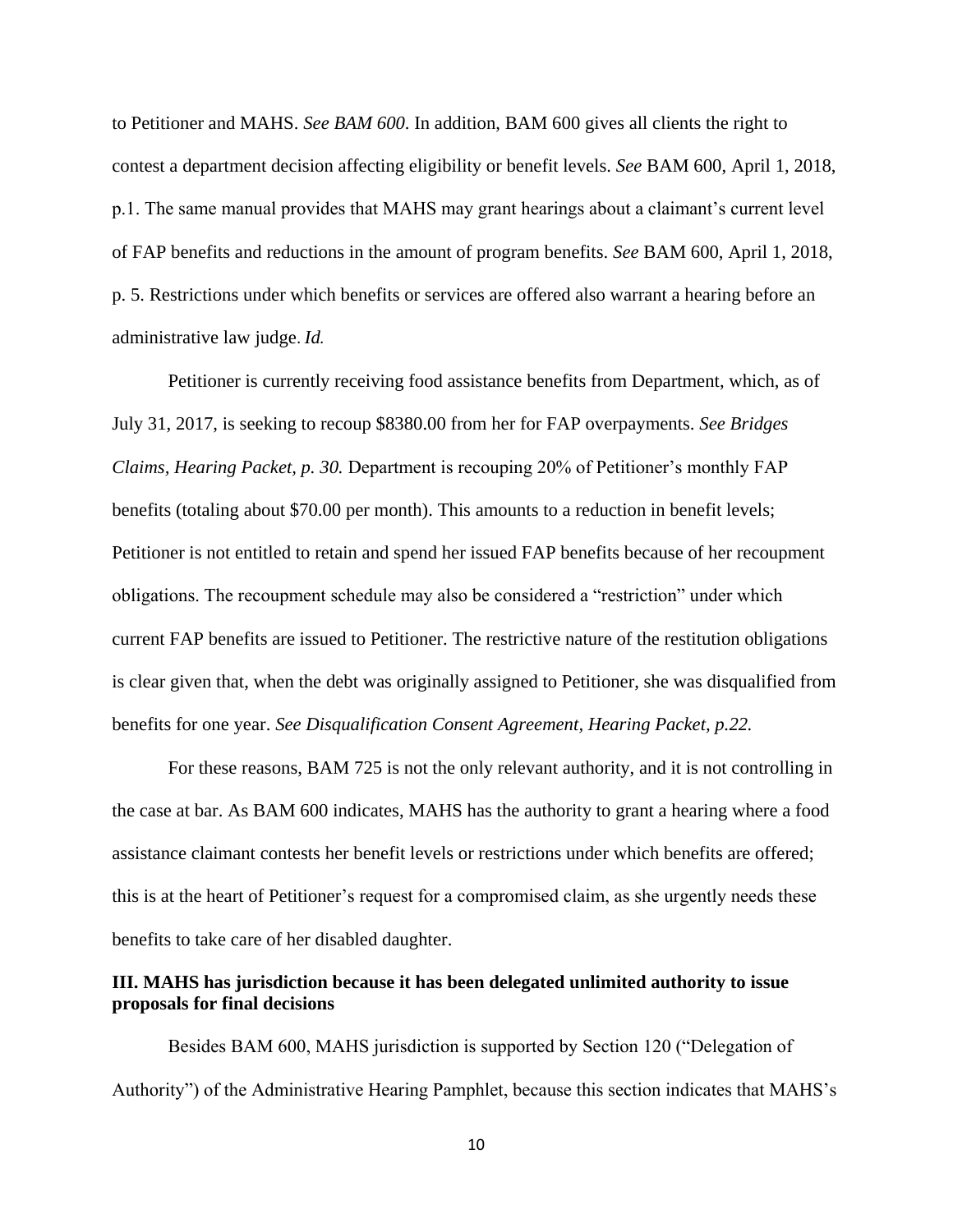authority to issue proposals for final decisions is not limited to specific contested cases. This section provides that:

"The delegation of final decision authority applies to, contested cases held under MCL 330.1236, 330.1238, 330.1407, 330.1536 MCL 400.9, MCL 400.112g MCL 500.287, MCL 333.12613, MCL 400.112g, 7 CFR 246.1 et seq., 42 CFR 431.200 et seq., and Michigan Administrative Code 330.2052. The delegation to issue proposals for final decisions applies to, but is not limited to, contested case held under MCL 400.111c (1) (b)."

*See* Administrative Hearing Pamphlet, Section 120 (2015), p. 1.

The drafters of the Administrative Hearing Pamphlet could have limited MAHS's authority to issue proposals for final decisions if they intended to do so. This is clear based on the express limitation of final decision authority to contested cases arising under specific statutes and regulations. Since MAHS's authority to issue proposals for final decisions "is not limited to" particular cases brought under specific statutes, MAHS at least has jurisdiction to issue a proposal for a recommended decision to Department on Petitioner's request to compromise her claim.

Michigan court decisions support this interpretation, confirming that "is not limited to" confers broad discretion on an agency to use authority. For instance, in *Estate of Bacon by Bacon v. DHHS*, 2017 WL 2390673 (Mich.App. 2017), the court considered the amount of discretion given to DHHS based on the language in M.C.L. 112(3)(e), which states that "[t]he department of community health shall develop a definition of hardship according to section 1917(b)(3) of title XIX that includes, but is not limited to, the following..." *See* M.C.L. 112(3)(e). The court determined that "the Legislature also provided express language ("includes, but not limited to, the following") granting the [the Department] discretion to include other requirements for the hardship exemption." *Id.* at 3.

Like the DHHS in *Bacon*, MAHS has authority to issue final proposals for decisions that "applies to, but is not limited to," certain contested cases. *See* Administrative Hearing Pamphlet,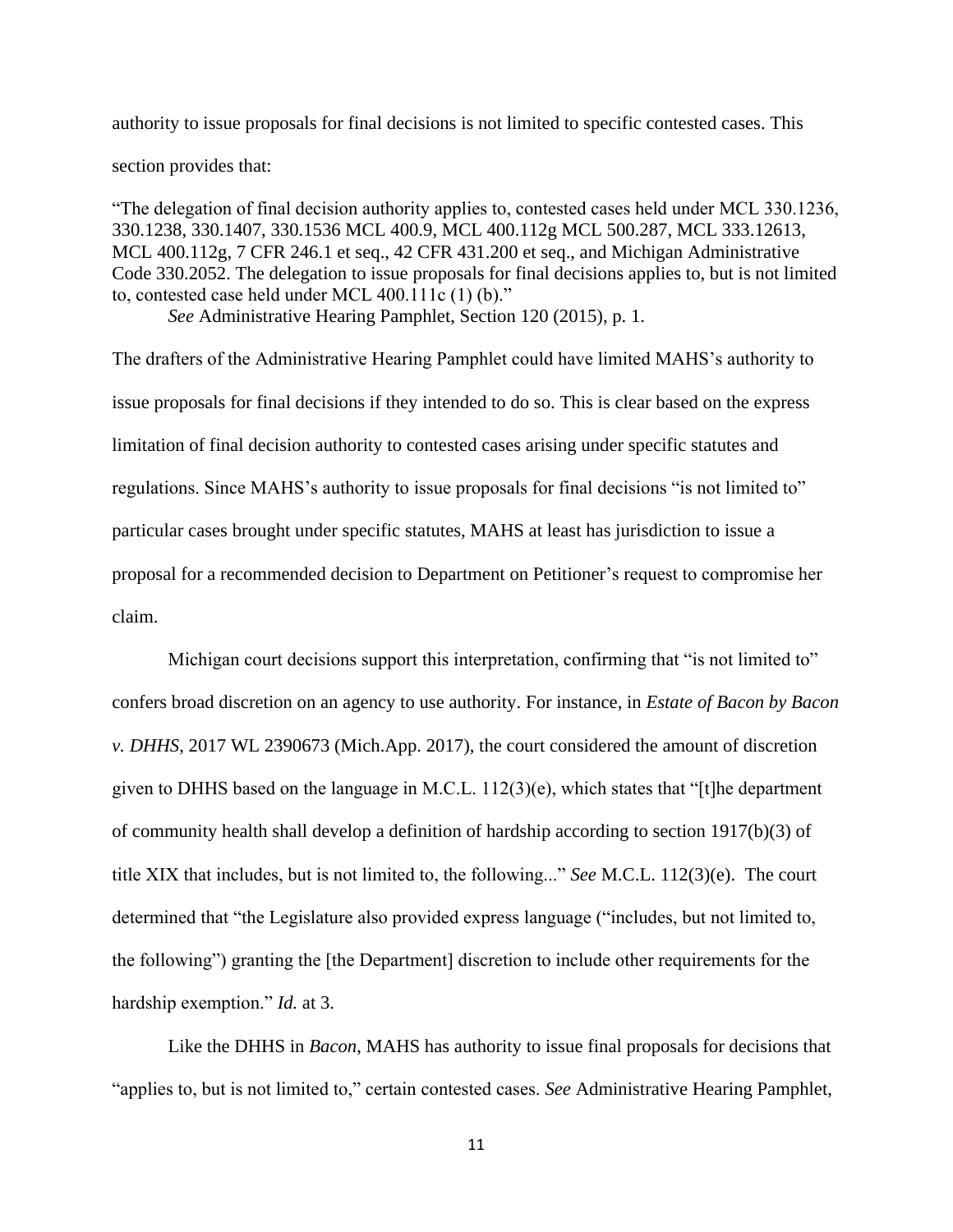Section 120 (2015), p. 1. This shows that MAHS's ability to issue proposals for decisions and hear contested cases has no significant express or implied limitations.

#### **IV. MAHS has jurisdiction because Department recoupment procedures must be consistent with federal laws and regulations, which provide for fair administrative hearings**

The Department's claim to have final authorization precluding MAHS jurisdiction on recoupment procedures is inconsistent with federal law and regulations, which provide for fair hearings when the state takes action that impacts benefit levels. The statutory basis for the Department's recoupment efforts is M.C.L. 400.43a, which provides that "[p]rocedures for the recovery of overpayments made under federally assisted programs shall be consistent with federal law and regulations." *See* M.C.L. 400.43a. MAHS jurisdiction is proper because denying Petitioner a fair hearing would be inconsistent with federal regulations. For instance, 7 CFR § 273.15(a) states that, except as indicated in § 271.7(f), "each State agency shall provide a fair hearing to any household aggrieved by any action of the State agency which affects the participation of the household in the Program." See 7 CFR § 273.15(a). Petitioner's request for an ALJ hearing does not fall under any of the exceptions listed under  $\S 271.7(f)$ , which states that: "Any household that has its allotment reduced, suspended or cancelled as a result of an order issued by FNS in accordance with these rules may request a fair hearing if it disagrees with the action, subject to the following conditions. State agencies shall not be required to hold fair hearings unless the request for a fair hearing is based on a household's belief that its benefit level was computed incorrectly under these rules or that the rules were misapplied or misinterpreted. State agencies shall be allowed to deny fair hearings to those households who are merely disputing the fact that a reduction, suspension or cancellation was ordered."

*See* 7 CFR § 271.7(f). Petitioner believes that the law on compromising claims was misapplied and misinterpreted in her case due to economic hardship and is entitled to a fair hearing. *Id.*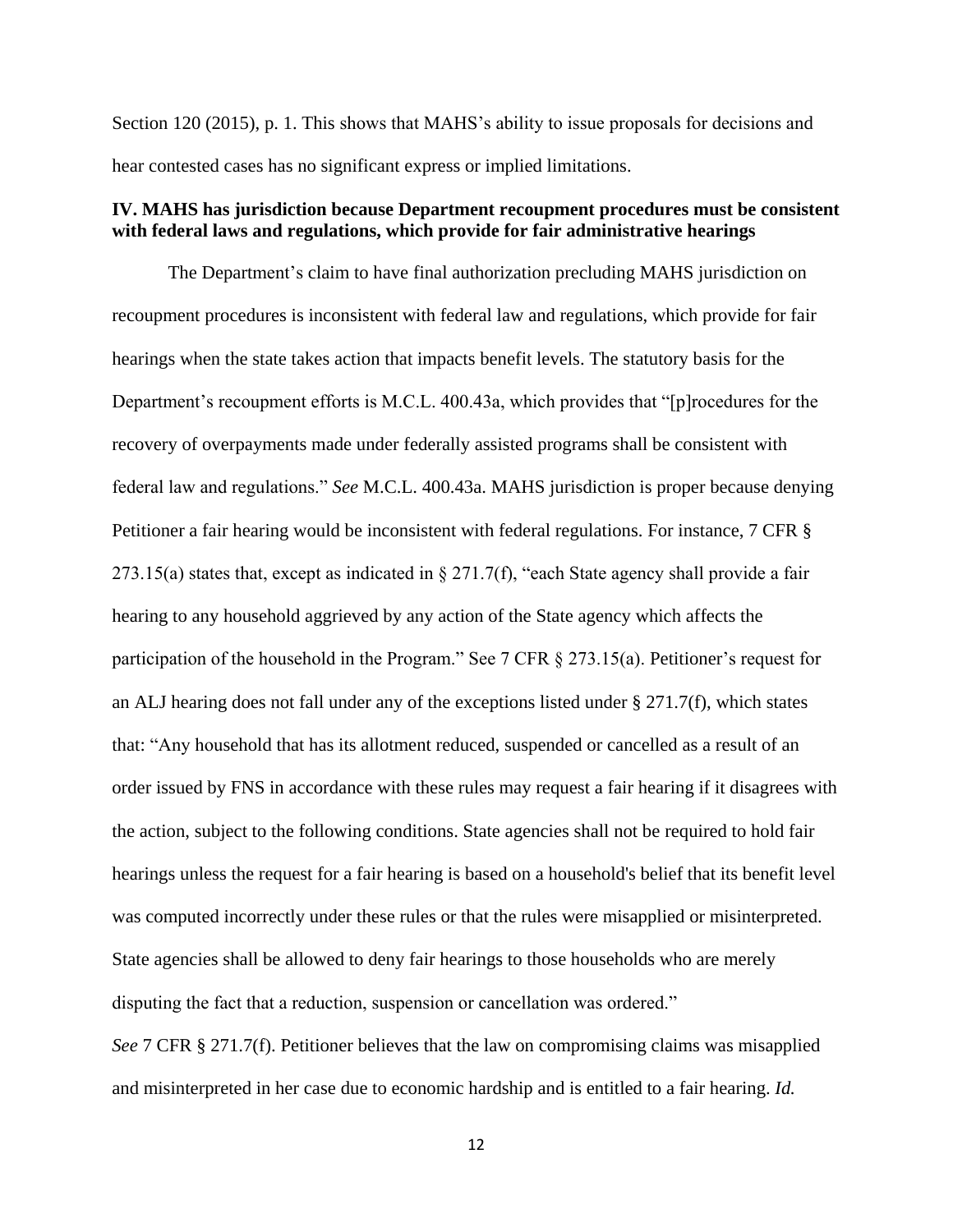Petitioner began paying recoupment on February 28, 2009. She has paid approximately \$6461.00 towards her FAP overissuance balance and had an outstanding balance of \$8380.00 as of July 31, 2017. Her benefits continue to be recouped at a rate of about \$72 per month. It is reasonable to infer that Petitioner is unable to pay back the entire overissuance balance within three years, since it has taken her more than eight years to pay a fraction of the balance.

Further, Petitioner is not merely contesting that a reduction, suspension, or cancellation of benefits was ordered. She is currently receiving FAP. The Department's claim against her concerns the previous overissuance of these FAP benefits. Therefore, the Department's efforts to recoup these payments constitutes a tangible reduction in her FAP benefits, entitling her to a fair hearing under 7 CFR §§ 273.15(a), 271.7(f). Department is recouping 20% of Petitioner's monthly payments in order to satisfy Petitioner's repayment obligation. The federal regulations should determine whether Petitioner is entitled to a fair hearing before a MAHS ALJ, because M.C.L. 400.43a indicates that the state's recoupment efforts shall be consistent with such regulations.

Federal statutes also show that MAHS jurisdiction over Department recoupment decisions is proper. For instance, 7 U.S.C. 2022(iv) states that "[a]dministrative and judicial review, as provided in section 2023 of this title, shall apply to the final determinations by the Secretary under clause (ii)." *See* 7 U.S.C. 2002(iv). The statute confirms Congress's intent to provide claimants with a fair administrative hearing, even after a final determination on overissuance is made by the Secretary and the state agency.

As an "agency" under the Administrative Procedures Act, *see* M.C.L. § 24.203(2), the Department has no inherent power and derives its authority from the Legislature, statutes, or Constitution. *Deleeuw v. State Bd. of Canvassers*, 688 N.W.2d 847, 850 (Mich.App. 2004).